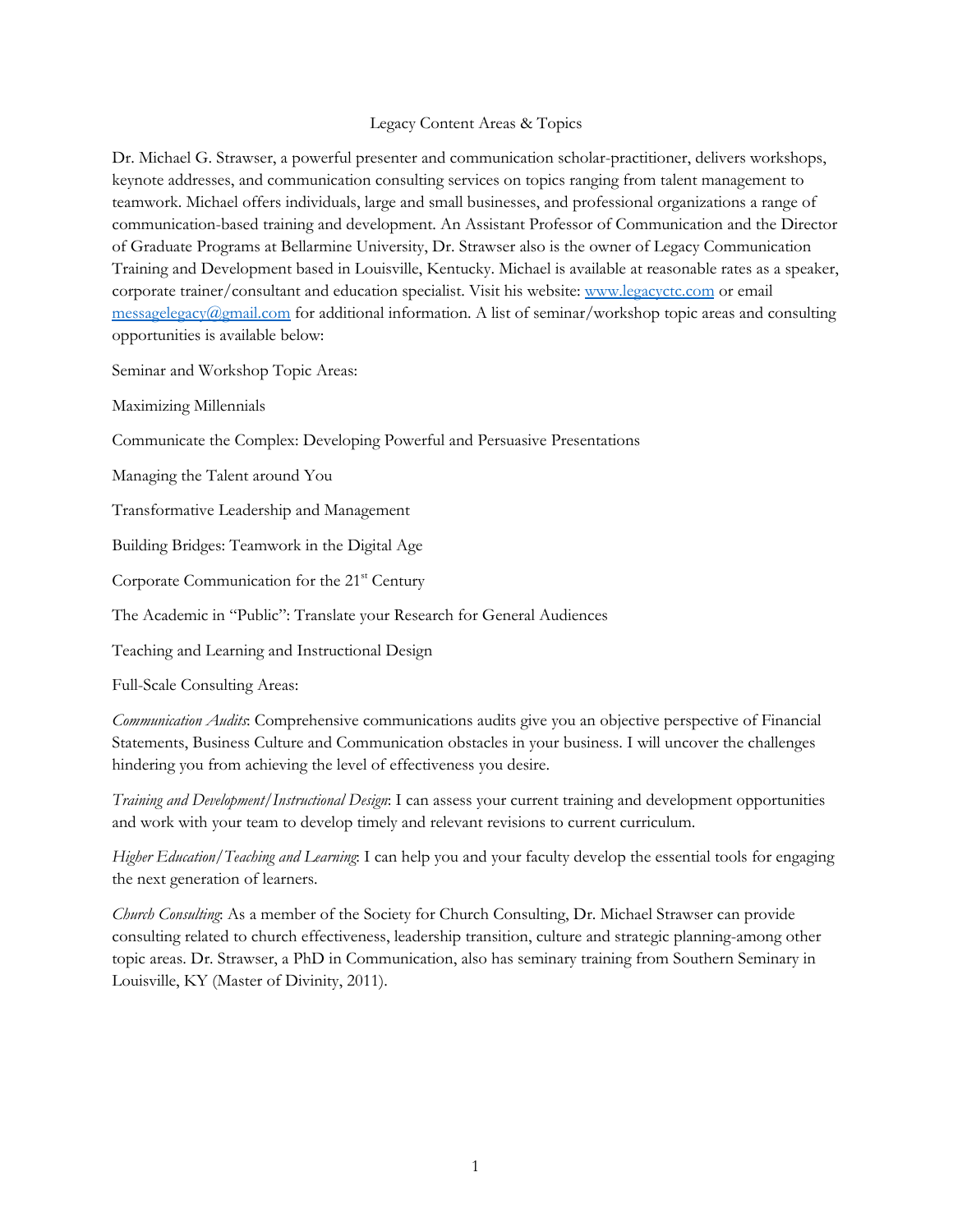Topic: Most Popular

Title: Maximizing Millennials

Paragraph Overview: Millennials are unique. Unlike the Silent Generation, they are viewed as entitled with a minimal work ethic. Unlike the Boomers, money and consumerism are not as important or necessary. Unlike Gen X, Millennials are collaborative and want to hear the other and be heard. These unique generational traits make Millennials a target for discomfort and their unique wiring presents challenges to the status quo and, maybe more importantly, potential misunderstandings with members of other generations (especially in the workplace). Sadly, the millennial reputation has become routine fodder for jokes and sly remarks. You've heard it all-Millennials are lazy, entitled, high maintenance (and they are) but they are also networked, well-traveled and really tech-savvy. Your organization has probably become over-run with millennials-if it isn't, it will be. This session will address broad generational differences but also specifically how to recruit, retain, and effectively maximize millennial talent.

Outcomes: At the conclusion of this workshop, trainees should be able to…

- 1) Identify key differences between generations.
- 2) Develop strategies to engage different generations in the workplace.
- 3) Understand how to influence and motivate millennial employees.
- 4) Maximize organizational culture to utilize millennial talent.
- 5) Manage and onboard millennial talent.

Audience: This workshop is perfect for organizations who want to grow in their understanding of generational differences, especially millennials. Entire units and departments, or management groups would benefit from this session. Individuals looking for a broader understanding of generational differences may also benefit.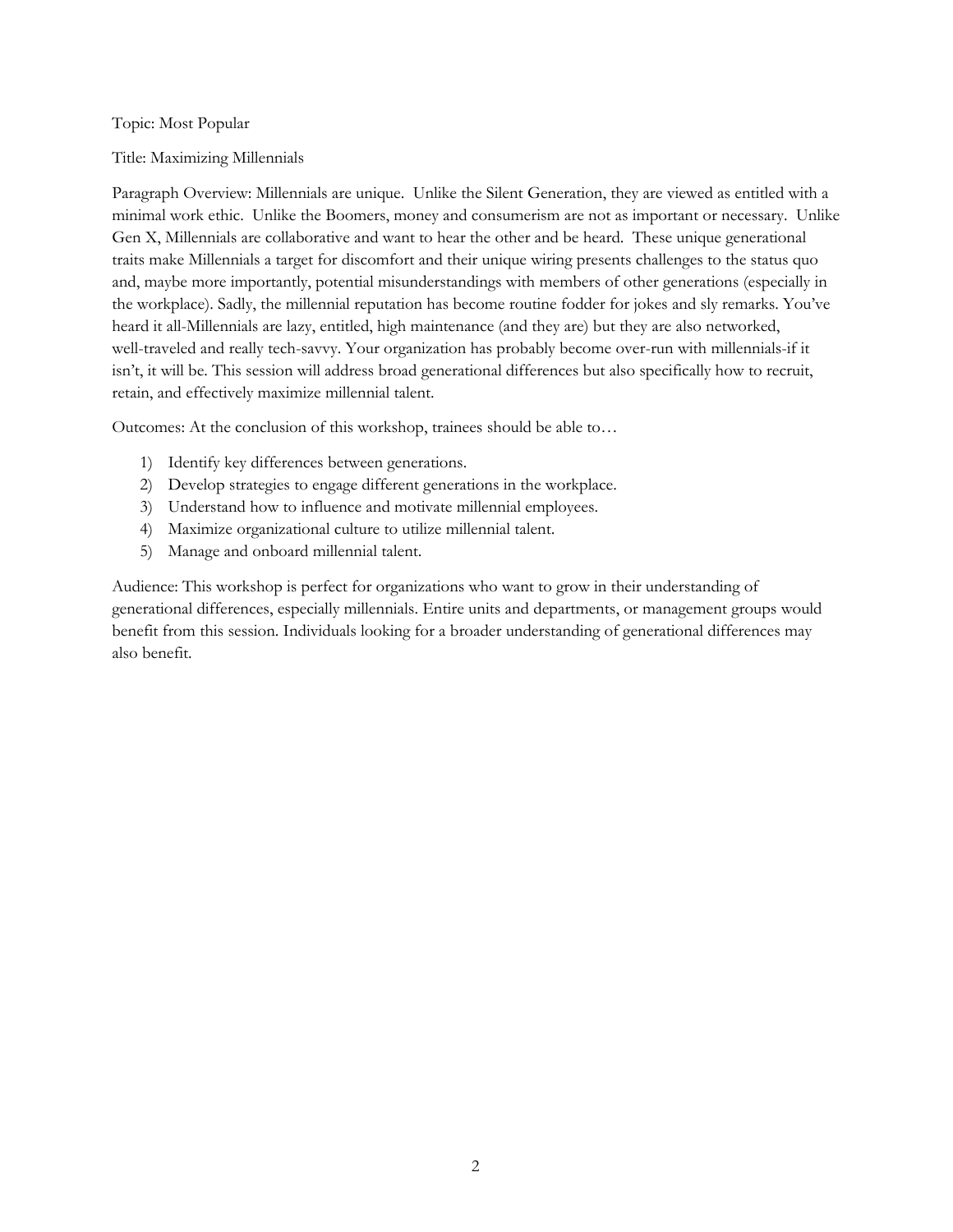Title: Communicate the Complex: Developing Powerful and Persuasive Presentations

Paragraph Overview: Have you ever felt like you are not being heard? Is your message constantly misunderstood? Or, are you just looking for help organizing, developing and delivering powerful presentations that inspire, motivate and provide accurate information? If you answered yes to any of these questions, this workshop is for you. This workshop helps participants develop and create presentations that influence audience members. This workshop is also great for those looking for public speaking fundamentals like nonverbal communication, vocal pitch and tone, audience analysis, self-presentation and basic messaging.

Outcomes: At the conclusion of this workshop, trainees should be able to…

- 6) Identify key components of effective messages.
- 7) Deliver powerful presentations, to unique audiences that focus on your desired outcomes.
- 8) Understand how to persuade and influences audience members.
- 9) Design engaging presentations using visual aids, like PowerPoint or Prezi.
- 10) Deliver clear presentations.
- 11) Construct presentations that use story-telling to bring topics to life.

Audience: This workshop can be tailored to any audience group (or, even, individuals looking for presentation coaching). Corporate audiences may find this workshop appropriate for helping a team develop an effective business presentation. Local organizations and non-profits may find the ability to reach varying stakeholders, like donors, appealing. Individuals, looking for a public speaking refresher, or individual coaching, would also benefit from this session. This workshop is available as a half-day, full-day, or multi-day offering.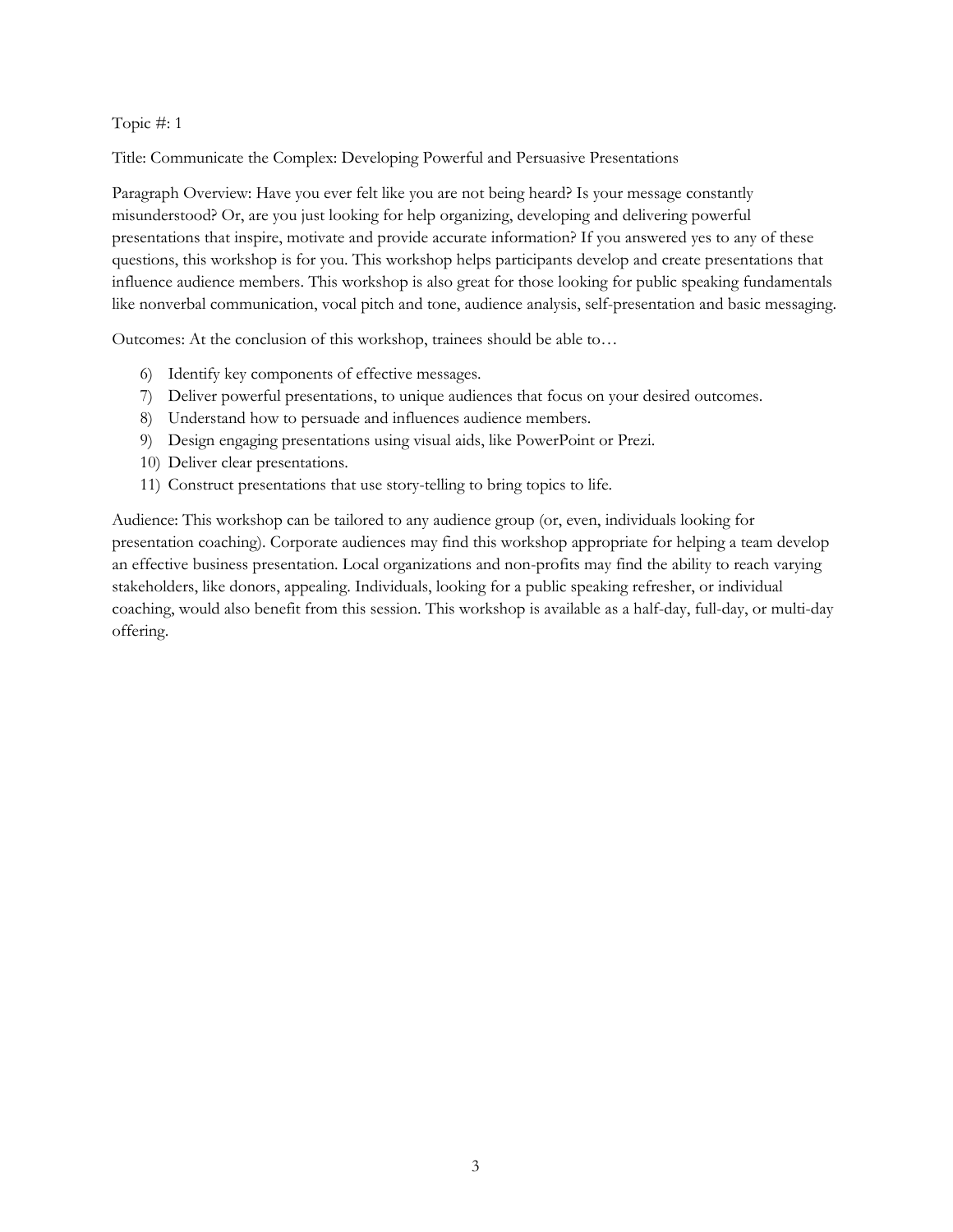Title: Managing the Talent around You

Paragraph Overview: Talent management has become a popular (and necessary) topic for businesses and organizations alike. Generational differences have shed light on the challenges of managing talented employees, especially, when recruiting and retaining millennial talent. Despite, the difficulties, effective talent, and people, management can make or break an organization. This talent management also includes the ability to maintain/retain and influence employees through rewards. To address these issues, this workshop focuses on talent acquisition, selection and retention, especially millennial talent.

Outcomes: At the conclusion of this workshop, trainees should be able to…

- 1) Understand basic principles necessary to manage four generations (Boomers, X, Millennials, Z) in the workplace.
- 2) Develop strategies to recruit and retain millennial talent.
- 3) Summarize generational differences, especially from a professional perspective.
- 4) Develop strategies to engage employees of all ages.
- 5) Approach employee engagement from a mentorship perspective.

Audience: This workshop can be tailored to any audience group (or, even, individuals looking for personal coaching). Corporate audiences may find this workshop appropriate for developing a culture devoted to employee engagement at all levels. Local organizations and non-profits may find the ability to reach varying stakeholders, like generation x and millennial donors and employees, appealing. This workshop is available as a half-day, full-day, or multi-day offering.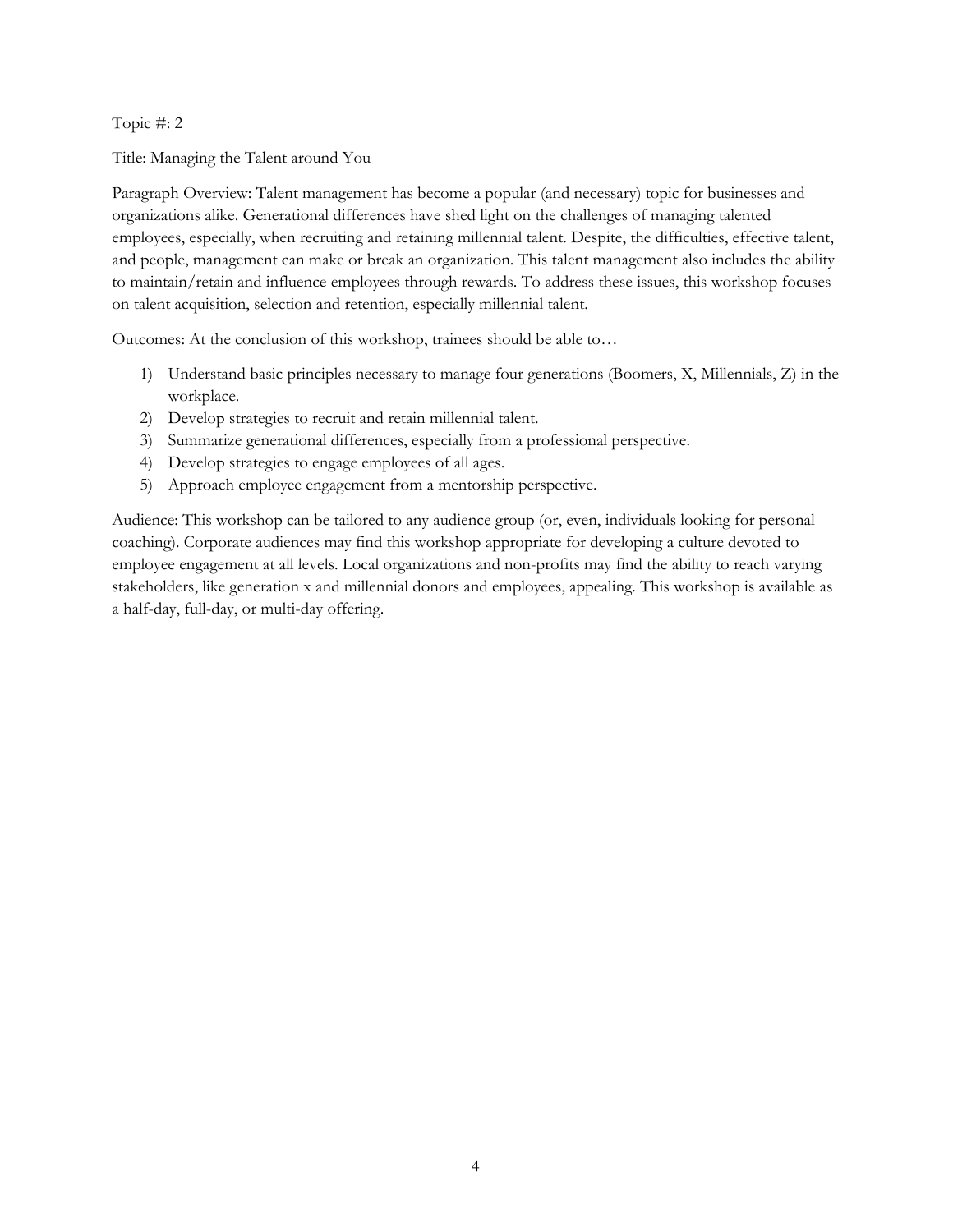Title: Transformative Leadership and Management

Paragraph Overview: Leading others – both directly and indirectly – is especially challenging without thoughtful, effective communication. This workshop empowers managers to overcome an array of obstacles that get in the way of positively leading others. Participants will learn tools to competently communicate with and influence supervisors, followers, direct reports and peers. During this highly engaging and interactive session, participants will gain insight into formal and informal organizational networks and leave with the tools and confidence needed to be successful and productive in the 21<sup>st</sup> century workplace.

Outcomes: At the conclusion of this workshop, trainees should be able to…

- 1) Learn how to identify and most effectively use sources of power and influence to develop strategic goals and outcomes (i.e. strategic planning and goal-setting)
- 2) Explore ways to harness the power of both formal and informal organizational networks
- 3) Understand the communication process specific to managing others, reasons for communication breakdown, and what constitutes organizational culture
- 4) Gain proven approaches to develop effective internal messages around organizational and team goals
- 5) Solve challenges related to internal communication effectiveness
- 6) Practice crafting effective messages including, but not limited to, electronic messages, good, bad and neutral messages, and business presentations
- 7) Unlock components of personal leadership and effective teamwork
- 8) Discover differences in leadership styles
- 9) Engage in activities that enhance strategic thinking

Audience: This workshop can be tailored to any audience group (or, even, individuals looking for leadership coaching). Corporate audiences may find this workshop appropriate for helping current, or aspiring, leaders and managers. Local organizations and non-profits may appreciate the session onus on developing leaders from within an organization. Individuals, looking for a personal leadership coach, would also benefit from this session. This workshop is available as a half-day, full-day, or multi-day offering.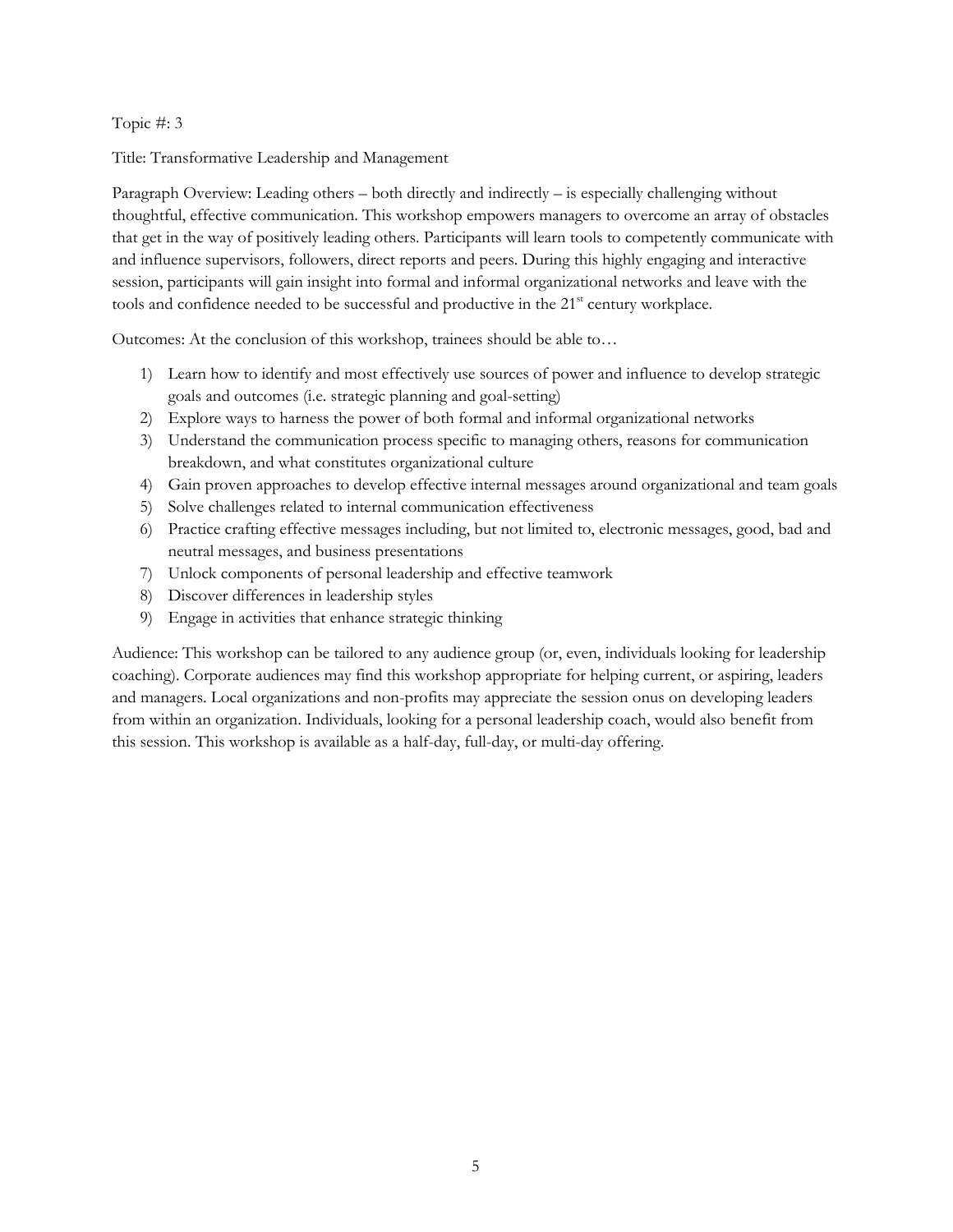Title: Building Bridges: Teamwork in the Digital Age

Paragraph Overview: We work, and live, in teams. Organizations that have embraced a culture where teams can flourish tend to be more successful. It is important, especially when teams are composed of individuals from different generations that all team members feel heard, understood and acknowledged. Teamwork and team unity has become even more difficult to achieve in the digital age. Effective teamwork may not come naturally and a facilitator, who specializes in teamwork, can help your organization thrive.

Outcomes: At the conclusion of this workshop, trainees should be able to…

- 1) Understand what makes a team effective
- 2) Specify differences between generations in the workplace
- 3) Develop proven strategies to enhance teams comprised of multiple generations
- 4) Design a work culture that prepares employees to engage effectively in diverse teams
- 5) Build team unity

Audience: This workshop can be tailored to any audience. Corporate audiences may find this workshop appropriate for helping current, or aspiring, leaders and managers and/or specific groups within an organization or business. Local organizations and non-profits may appreciate the session onus on developing effective teams. This workshop is available as a half-day, full-day, or multi-day offering.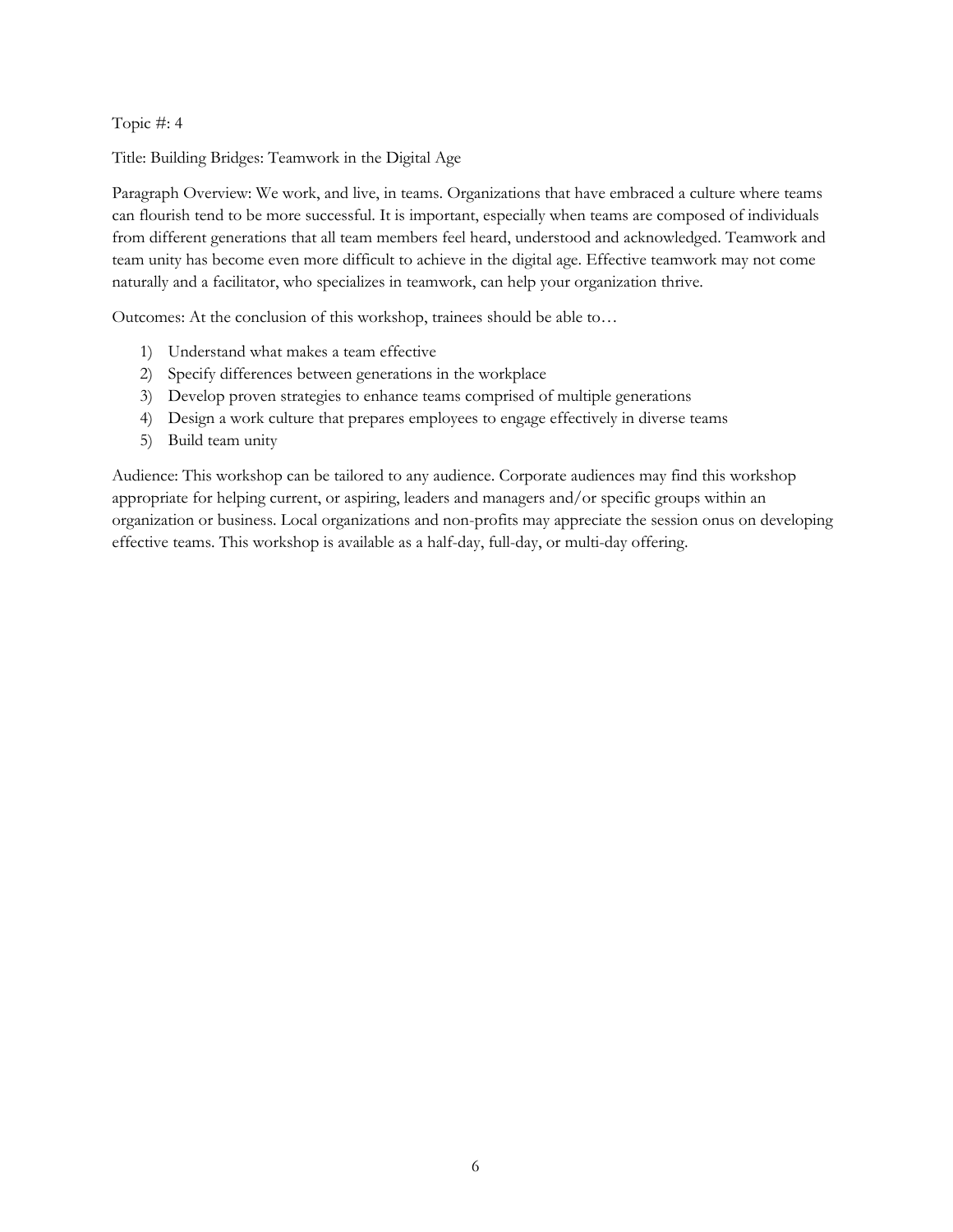Title: Corporate Communication for the 21<sup>st</sup> Century

Paragraph Overview: Overwhelming evidence indicates that good communication skills are essential to being productive and successful in the workplace. As the importance on communication skills continues to rise, the need for improvement is a central focus. Additionally, emotionally intelligent employees are on demand. This session will help your organization, and your employees, thrive as a 21<sup>st</sup> century communication leader.

Outcomes: At the conclusion of this workshop, trainees should be able to…

- 1) Devise appropriate written messages through multiple modes, like email.
- 2) Develop advanced communication skills like listening and responding.
- 3) Engage other employees empathetically.
- 4) Obtain a knowledge of 21<sup>st</sup> century interpersonal skills that promote a positive work environment.
- 5) Build a skillset that allows for enhanced persuasion and negotiation technique.
- 6) Promote effective conversations with team members that build workplace relationships.

Audience: This workshop can be tailored to any audience group (or, even, individuals looking for coaching related to communication skill development). Corporate audiences may find this workshop appropriate for helping employees develop a 21<sup>st</sup> century communication skillset. Local organizations and non-profits may appreciate the session onus on developing effective communicators who can engage with unique audiences and groups. Individuals, looking for a personal communication coach, would also benefit from this session. This workshop is available as a half-day, full-day, or multi-day offering.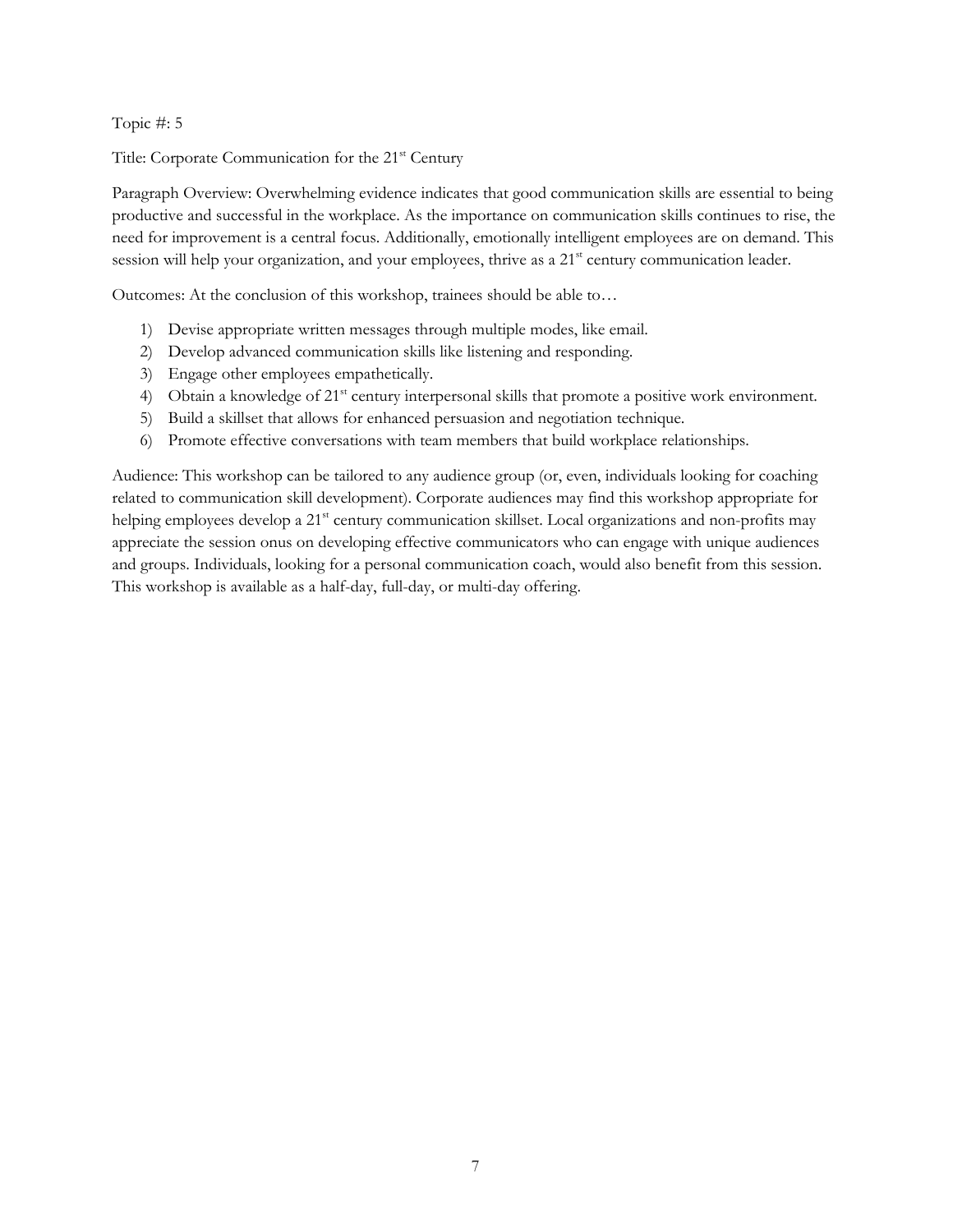Title: The Academic in "Public": Translate your Research for General Audiences

Paragraph Overview: Have you wanted to launch yourself out of the so-called ivory tower and into the public sphere? Scholars have an incredible opportunity to engage and influence the narrative around complex issues. Your research is well thought out, valuable, and necessary-but, in order for your research to impact the greater good, it must be translatable and easy to understand.

Outcomes: At the conclusion of this workshop, trainees should be able to…

- 1) Devise a strategy to pitch your ideas
- 2) Translate your research to lay-audiences
- 3) Develop powerful presentations that reinforce your core scholarly findings
- 4) Message your research for maximum impact
- 5) Prepare conversational and translation research-based messages

Audience: This workshop is perfect for academics in any disciplines looking to start a conversation and develop an initial strategic plan to take research and scholarly findings to the public. This workshop is available for large or small faculty groups or individuals looking for personal coaching. This session is also perfect for conference and/or keynote preparation.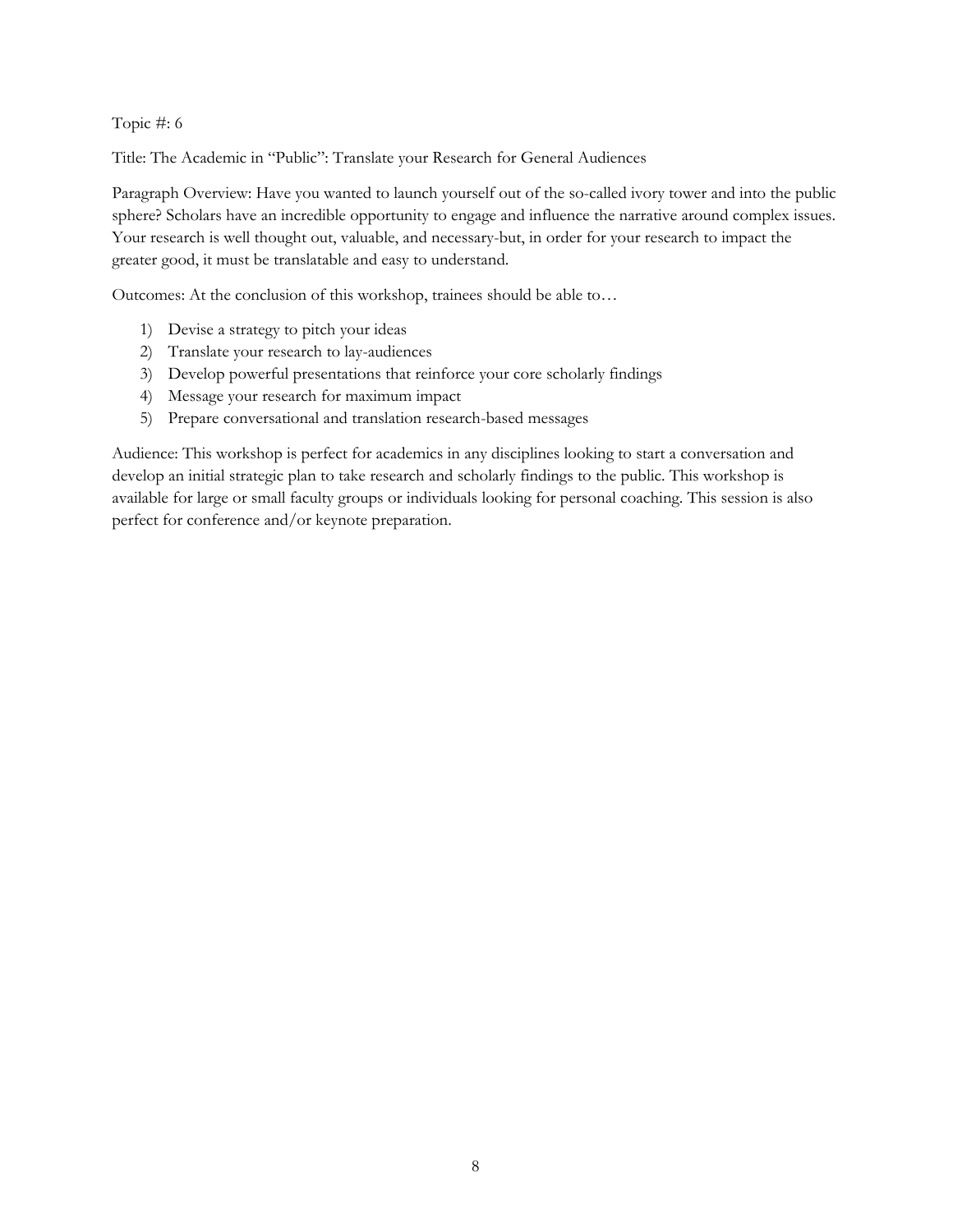Title: Teaching and Learning and Instructional Design

Paragraph Overview: Universities must acknowledge the 21<sup>st</sup> century student. Students today want content that is valuable, interactive, and based on real-world issues. The "sage" on the stage model is viewed by many students as archaic and outdated. This new student necessitates a new professor and a new professorate. What does this mean for you as a faculty member or your academic institution? It means faculty development is of renewed importance and should be an urgent concern. This workshop will address the 21<sup>st</sup> century learner and provide strategies for engaging and student-centered pedagogy.

Outcomes: At the conclusion of this workshop, participants should be able to…

- 1) Understand basic characterizations of the 21<sup>st</sup> century learner
- 2) Describe differences in generational learning preferences
- 3) Develop powerful pedagogy strategies that reinforce active and engaged student-centered learning
- 4) Administer 21<sup>st</sup> century teaching and learning approaches in the classroom
- 5) Recognize current research-based teaching and learning principles

Audience: The primary audience for this session includes university administration and faculty members. This workshop can easily be adapted to engage large-scale faculty audiences, like those who attend conference keynote sessions, or smaller institution-specific faculty groups. Individual faculty members who are looking for personal professional development are also encouraged to consider this session. Additionally, while this session is primarily suited for higher education, it can be adapted for corporate audiences and corporate trainers who want guidance in developing employee-centered training and development.